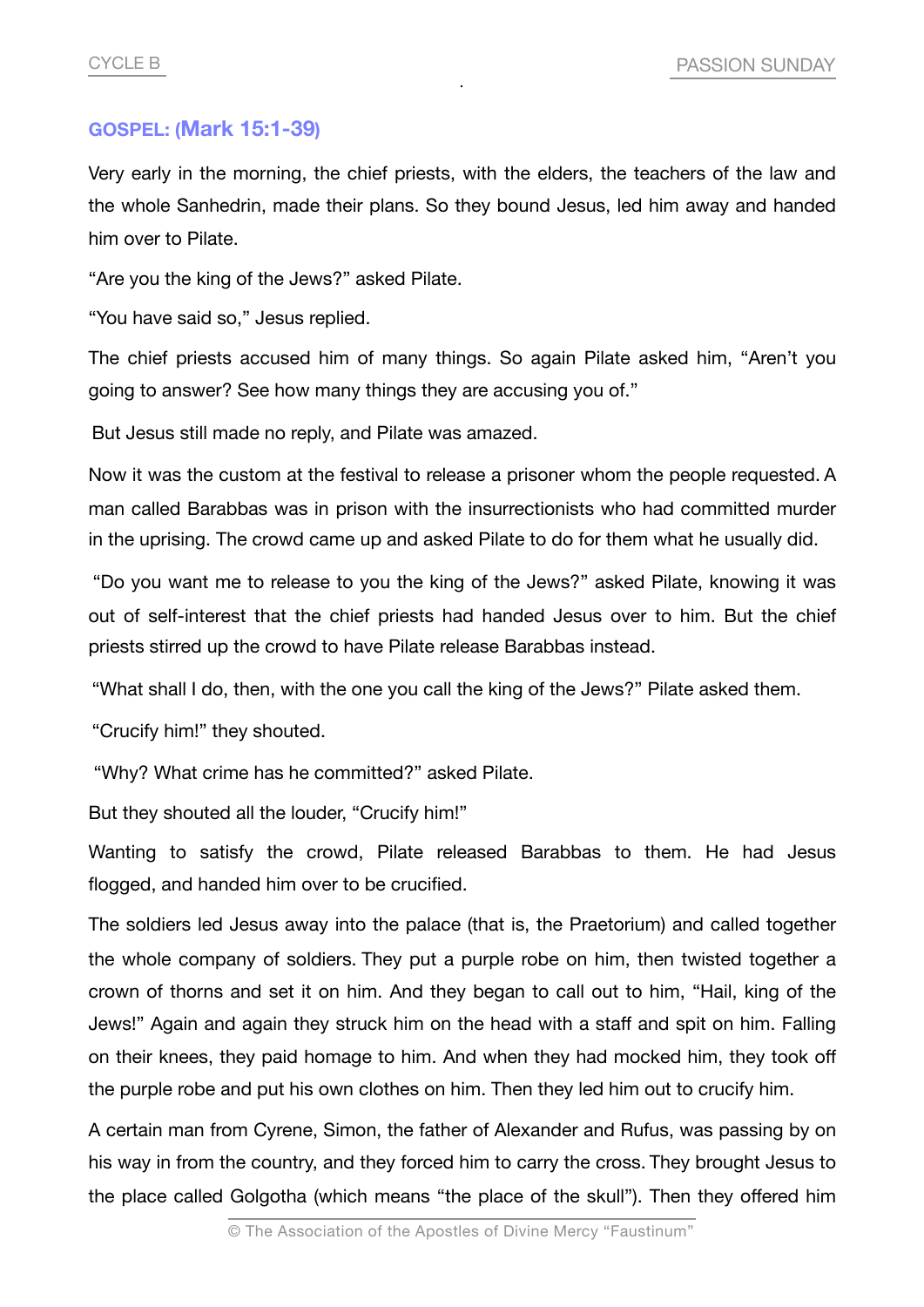wine mixed with myrrh, but he did not take it. And they crucified him. Dividing up his clothes, they cast lots to see what each would get.

It was nine in the morning when they crucified him. The written notice of the charge against him read: the king of the jews.

They crucified two rebels with him, one on his right and one on his left. Those who passed by hurled insults at him, shaking their heads and saying, "So! You who are going to destroy the temple and build it in three days, come down from the cross and save yourself!" In the same way the chief priests and the teachers of the law mocked him among themselves. "He saved others," they said, "but he can't save himself! Let this Messiah, this king of Israel, come down now from the cross, that we may see and believe." Those crucified with him also heaped insults on him. At noon, darkness came over the whole land until three in the afternoon. And at three in the afternoon Jesus cried out in a loud voice, *"Eloi, Eloi, lema sabachthani?"* (which means "My God, my God, why have you forsaken me?").

When some of those standing near heard this, they said, "Listen, he's calling Elijah." Someone ran, filled a sponge with wine vinegar, put it on a staff, and offered it to Jesus to drink. "Now leave him alone. Let's see if Elijah comes to take him down," he said.

With a loud cry, Jesus breathed his last.

The curtain of the temple was torn in two from top to bottom. And when the centurion, who stood there in front of Jesus, saw how he died, he said, "Surely this man was the Son of God!"

## **ST. FAUSTINA NOTED IN HER DIARY (D. 1657, 304)**

"My daughter, your sympathy is a comfort; your soul takes on a singular beauty when you meditate on My Passion."

"O my Jesus, my only hope, thank You for the book You have opened up for the eyes of my soul. That book is Your Passion, which You underwent out of love for me. From this book I have learned how to love God and souls. In this book there are inexhaustible treasures for us. O Jesus, how few souls understand You in Your martyrdom of love. O, great is the fire of the purest love burning in Your Most Sacred Heart. Happy is the soul that has understood the love which is in the Heart of Jesus."